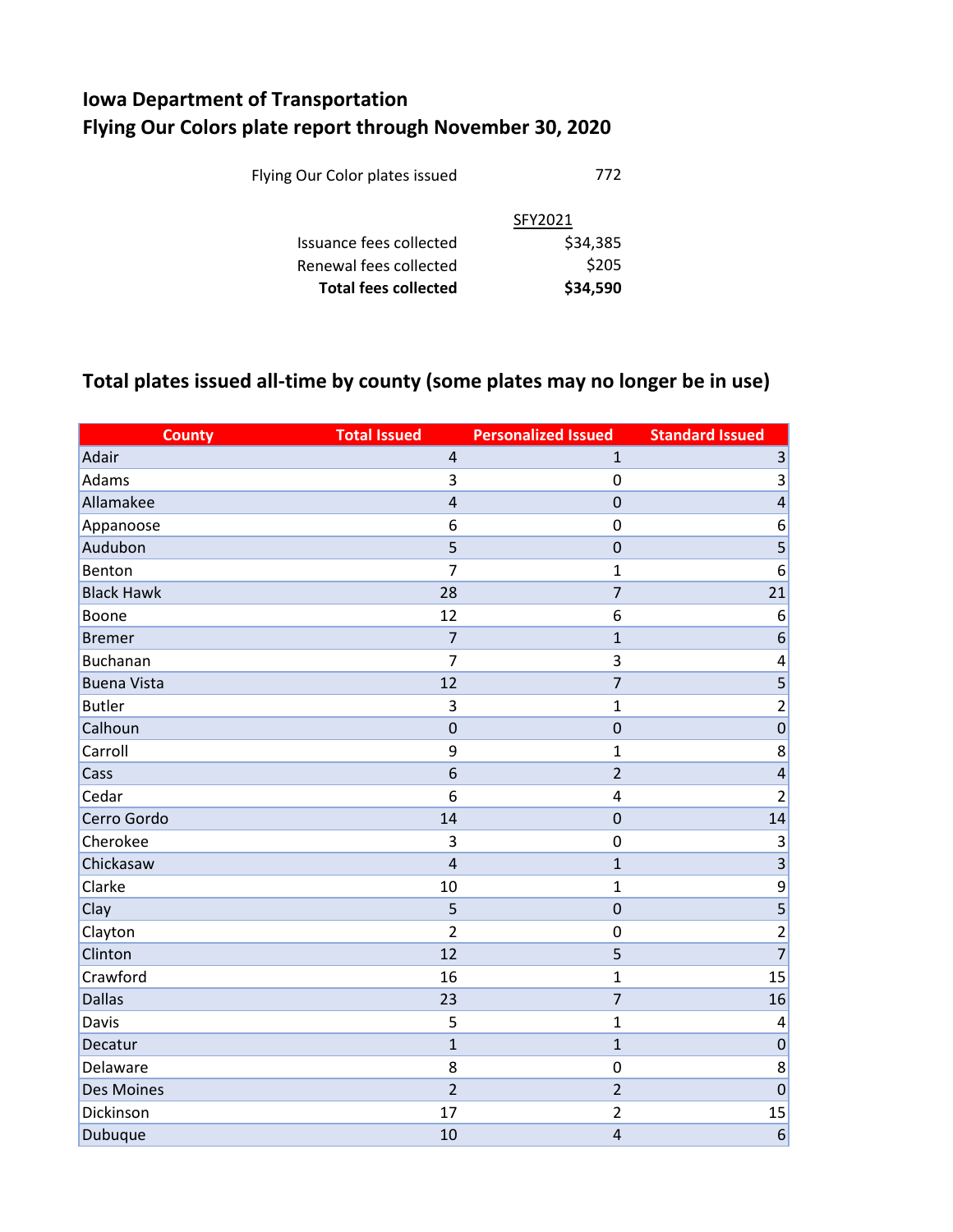| Emmet         | $\mathbf{1}$            | $\mathbf 0$             | $\mathbf 1$                          |
|---------------|-------------------------|-------------------------|--------------------------------------|
| Fayette       | $\overline{\mathbf{r}}$ | $\mathbf 0$             | $\overline{\mathbf{r}}$              |
| Floyd         | $\overline{2}$          | $\boldsymbol{0}$        | $\overline{c}$                       |
| Franklin      | 13                      | $\overline{\mathbf{3}}$ | 10                                   |
| Fremont       | $\overline{2}$          | $\mathbf 0$             | $\overline{\mathbf{c}}$              |
| Greene        | $\overline{2}$          | $\mathbf 0$             | $\overline{2}$                       |
| Grundy        | 5                       | $\overline{2}$          | $\overline{3}$                       |
| Guthrie       | $\overline{2}$          | $\mathbf 0$             | $\overline{2}$                       |
| Hamilton      | 4                       | $\mathbf 0$             | 4                                    |
| Hancock       | $\mathbf{1}$            | $\mathbf{1}$            | $\mathbf{0}$                         |
| Hardin        | $\overline{7}$          | $\mathbf 1$             | 6                                    |
| Harrison      | $\overline{\mathbf{3}}$ | $\mathbf 0$             | $\overline{\mathbf{3}}$              |
| Henry         | $\overline{2}$          | $\overline{2}$          | $\mathbf{0}$                         |
| Howard        | 8                       | $\mathbf{1}$            | $\overline{7}$                       |
| Humboldt      | 8                       | $\mathbf 0$             | 8                                    |
| Ida           | 3                       | $\mathbf{1}$            | $\overline{2}$                       |
| lowa          | $\overline{7}$          | $\boldsymbol{0}$        | $\overline{7}$                       |
| Jackson       | $\overline{2}$          | $\mathbf{1}$            | $\overline{1}$                       |
| Jasper        | 5                       | $\overline{2}$          | $\overline{\mathbf{3}}$              |
| Jefferson     | 6                       | $\mathbf{1}$            | $\overline{\overline{\overline{5}}}$ |
| Johnson       | 31                      | 5                       | 26                                   |
| Jones         | 3                       | $\mathbf{1}$            | $\overline{c}$                       |
| Keokuk        | 3                       | $\mathbf{1}$            | $\overline{2}$                       |
| Kossuth       | 15                      | $\overline{c}$          | 13                                   |
| Lee           | 5                       | 1                       | 4                                    |
| Linn          | 41                      | $\overline{\mathbf{r}}$ | 37                                   |
| Louisa        | $\boldsymbol{0}$        | $\mathbf 0$             | $\mathbf 0$                          |
| Lucas         | 9                       | $\mathbf 0$             | 9                                    |
| Lyon          | $\overline{7}$          | $\boldsymbol{0}$        | $\overline{7}$                       |
| Madison       | 8                       | $\overline{2}$          | $\overline{6}$                       |
| Mahaska       | 5                       | $\mathbf 0$             | 5                                    |
| Marion        | 8                       | $\mathbf{1}$            | $\overline{7}$                       |
| Marshall      | 5                       | $\pmb{0}$               | $\overline{5}$                       |
| Mills         | 9                       | $\overline{3}$          | $6 \overline{6}$                     |
| Mitchell      | 8                       | $\pmb{0}$               | 8 <sup>1</sup>                       |
| Monona        | $\mathbf{1}$            | $\pmb{0}$               | $\overline{1}$                       |
| Monroe        | 0                       | $\boldsymbol{0}$        | $\pmb{0}$                            |
| Montgomery    | $\overline{2}$          | $\pmb{0}$               | $\overline{2}$                       |
| Muscatine     | 6                       | $\mathbf 1$             | 5                                    |
| Obrien        | 12                      | $\mathbf{1}$            | 11                                   |
| Osceola       | 3                       | $\pmb{0}$               | $\mathbf{3}$                         |
| Page          | $\mathbf{1}$            | $\pmb{0}$               | $\mathbf{1}$                         |
| Palo Alto     | 3                       | $\pmb{0}$               | $\overline{3}$                       |
| Plymouth      | 6                       | $\overline{2}$          | $\overline{\mathbf{r}}$              |
| Pocahontas    | 5                       | $\pmb{0}$               | $\overline{5}$                       |
| Polk          | 53                      | 29                      | 24                                   |
| Pottawattamie | 29                      | 10                      | 19                                   |